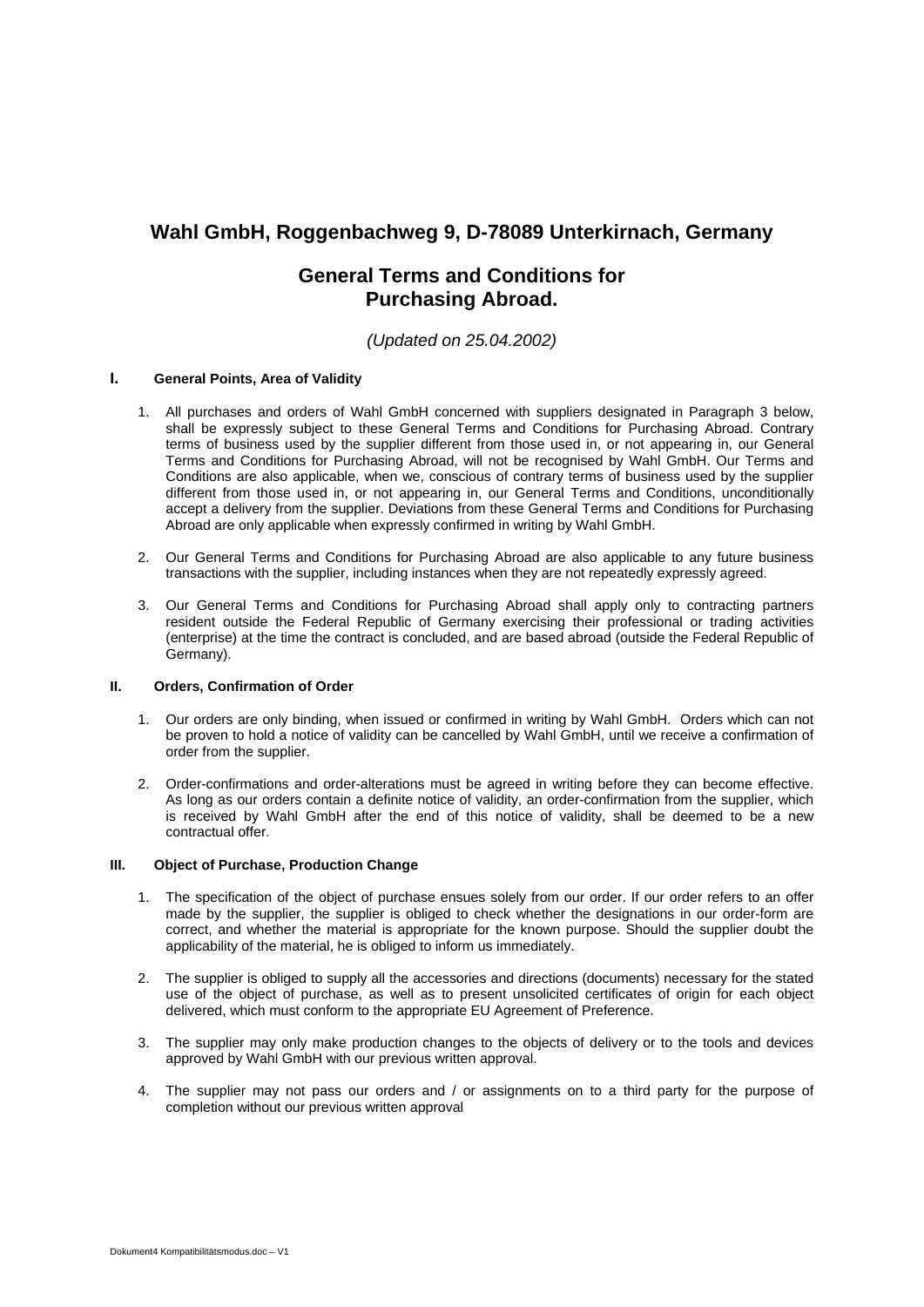## **IV. Price**

- 1. Prices ensue solely from our order and are arranged as fixed-prices. If the delivery is subject to sales tax under the appropriate statutory laws, sales tax is included in the price, unless otherwise stated as an additional part of the price.
- 2. The scope of service concerning arranged prices is based on the clauses of delivery as arranged between Wahl GmbH and the supplier, interpretable according to Incoterms 2000. Where no special arranged is made, the arranged prices are deemed as DDU *(delivered duty unpaid)* and include all services connected with the delivery of the objects, with special mention to packaging and despatch to the arranged destination point, inclusive of insurance's, charges, taxes and all other extra costs. Import costs (Customs) shall be reimbursed by Wahl GmbH upon presentation of proof, on top of the purchase price.

## **V. Delivery Period**

- 1. Delivery is to be made within the delivery period stated in our order. If a date of delivery has been fixed, or circumstances otherwise clearly show the supplier that it is essential for Wahl GmbH that the delivery period be maintained, a transgression of the delivery period represents a fundamental breach of contract.
- 2. Should the supplier be hindered or prevented by any circumstances from delivering within the arranged delivery period after submitting a confirmation of order, he is obliged to inform Wahl GmbH immediately of the reason and expected duration of the delay. In cases of delay due to acts of God or labour-conflicts through no fault of the supplier, Wahl GmbH shall be entitled, without claims for the supplier resulting from this action, to either declare the contract partly or fully null and void after a reasonable period, or demand completion of the order by a later date.
- 3. Advance, part and repeat deliveries are only permitted with our consent.
- 4. Principally to ensure fulfilment of delivery commitments, the supplier is obliged to pay a penalty in the amount of 0.25% of the order-value for delays in delivery (maximum 10%) for every full work-day over the delivery period (not Saturday). If the delay concerns only a part of the order, the penalty shall be calculated according to the value of this part of the order. The value of the order includes sales tax. The supplier incurs no penalty if he is not responsible for the delay. The claim to high compensation remains unaffected, any penalty already paid shall be credited to the compensation-claim.
- 5. The penalty according to Paragraph 4 also applies if the supplier, committed to deliver a specific category of goods, transgresses the delivery period by delivering unsatisfactory goods, which shall be rejected, and rework or replacement demanded.

## **VI. Delivery, Despatch, and Transfer of Risk**

- 1. The place of destination stated in our order is the destination for all services provided by the supplier. Unless otherwise stated in our order, despatch takes place DDU to the place of destination at the supplier's risk.
- 2. Every delivery must be accompanied by a delivery-note. This delivery-note must include all commercially customary details, especially order-number, exact designations of goods, quantity delivered, measurements, weight, and packaging. Where delivery is conducted by rail or carrier, the above details must also be registered in the way-bill and / or other accompanying papers. Should the supplier omit these details in part or in full, delays in processing are unavoidable; any costs / losses which occur through such instances are to be covered by the supplier.
- 3. Where no special arrangement is made, the supplier is obliged to obtain all the necessary export and import permits, and any other official permits needed. The supplier is also responsible for all customsformalities necessary for exporting / importing the goods, and for passage through a third country where necessary.

## Wahl GmbH – Roggenbachweg 9 – 78089 Unterkirnach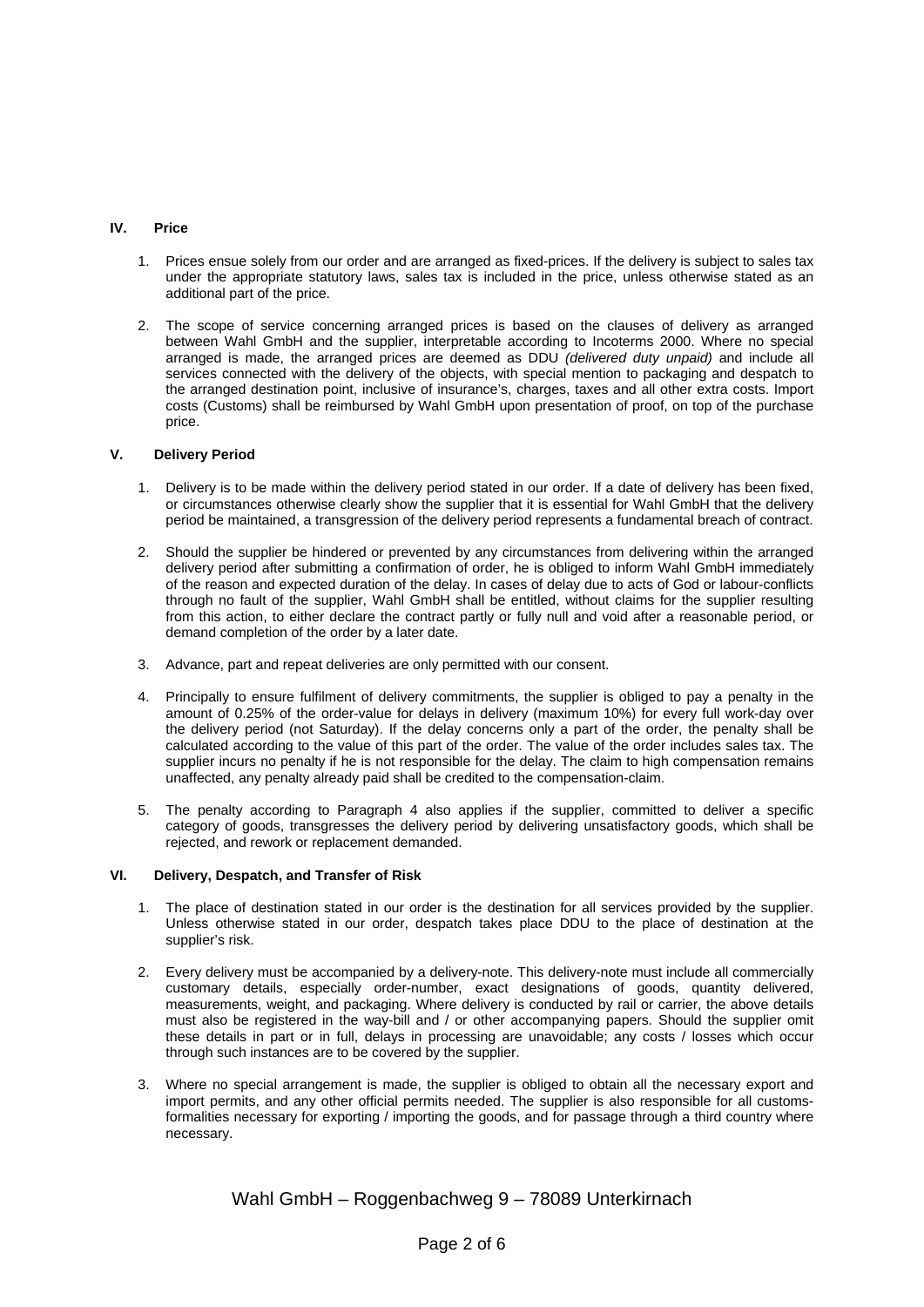- 4. In cases of delivery of hazardous or dangerous goods, all appropriate regulations are to be observed to the place of destination.
- 5. It is the supplier's responsibility to sufficiently insure deliveries for the duration of despatch at his own expense.
- 6. We reserve the right to return packaging to the supplier at his own risk and expense.
- 7. Subject to Sentence 2 the transfer of risk will not be effected by Wahl GmbH before we actually take possession of the goods, unless we fail to take possession of the contractually delivered goods within a reasonable period of time as laid down in writing by the supplier after expiry of the delivery period, thus committing a serious breach of contract. Transfer of risk will not occur, irrespective of Sentence 1, despite our actual taking possession of the goods, if the supplier previously commits a breach of contract.

#### **VII. Contractual Violation by Goods or Documents, Guarantee**

- 1. A violation of contract by goods and / or documents must only be reprimanded by Wahl GmbH if this violation is evident when we take possession of the goods and / or documents. If we do not inspect the goods and / or documents, or do not reprimand a noticed violation of contract, we do not forfeit the right to make claim to the violation of contract.
- 2. The supplier guarantees, for the duration of two years starting when we take possession of the goods, that the goods display qualities in accordance with the agreed specifications, and that the goods are unrestrictedly appropriate for the purpose made evident by our order. Delivered goods which fail to meet the contractually agreed specifications and / or the regulations, technically and otherwise valid, of the destination-country, represent a serious breach of contract.
- 3. In cases of violation of contract by the goods and / or documents, we can demand replacement instead of rework, even if the violation of contract is not serious. The exercise of additional legal protest remains unaffected. The supplier has no right to process the order again.

## **VIII. Legal Liability**

- 1. If the supplier is responsible for damage to products, he is obliged to free us of compensation-claims by third parties, as the cause of the damage lies in his area of responsibility and control, and he himself must accept liability in external circumstances.
- 2. Within this framework the supplier is also obliged to repay any expenses demanded, connected to any recall activities undertaken by Wahl GmbH. We will inform, where possible and reasonable, the supplier as to the content and extent of any necessary recall measures, and give him the opportunity to take a stand.
- 3. The supplier is obliged to maintain a product legal-liability insurance policy with coverage fitting to the risk. Extensive compensation-claims on our part remain unaffected.

## **IX. Patent-Rights**

- 3. The supplier vouches that no rights of third parties are violated in any way by his delivery. He shall not be entitled to claim that Wahl GmbH should be aware of any violations to rights of third parties in other destination-countries, unless our ignorance is based on culpable negligence.
- 4. In the event that we be held responsible for any alleged violation of patent-rights by a third party, or should a further defect of title relating to the goods be claimed, the supplier is obliged to free us of these claims. The supplier's release-obligation relates to all affairs affecting Wahl GmbH resulting from, or connected with, any consequent claims by third parties.
- 5. Our statutory and / or contractual rights of legal protest are not forfeited by our not notifying the supplier of any alleged violation of patent-rights or appropriate defects of title.

## Wahl GmbH – Roggenbachweg 9 – 78089 Unterkirnach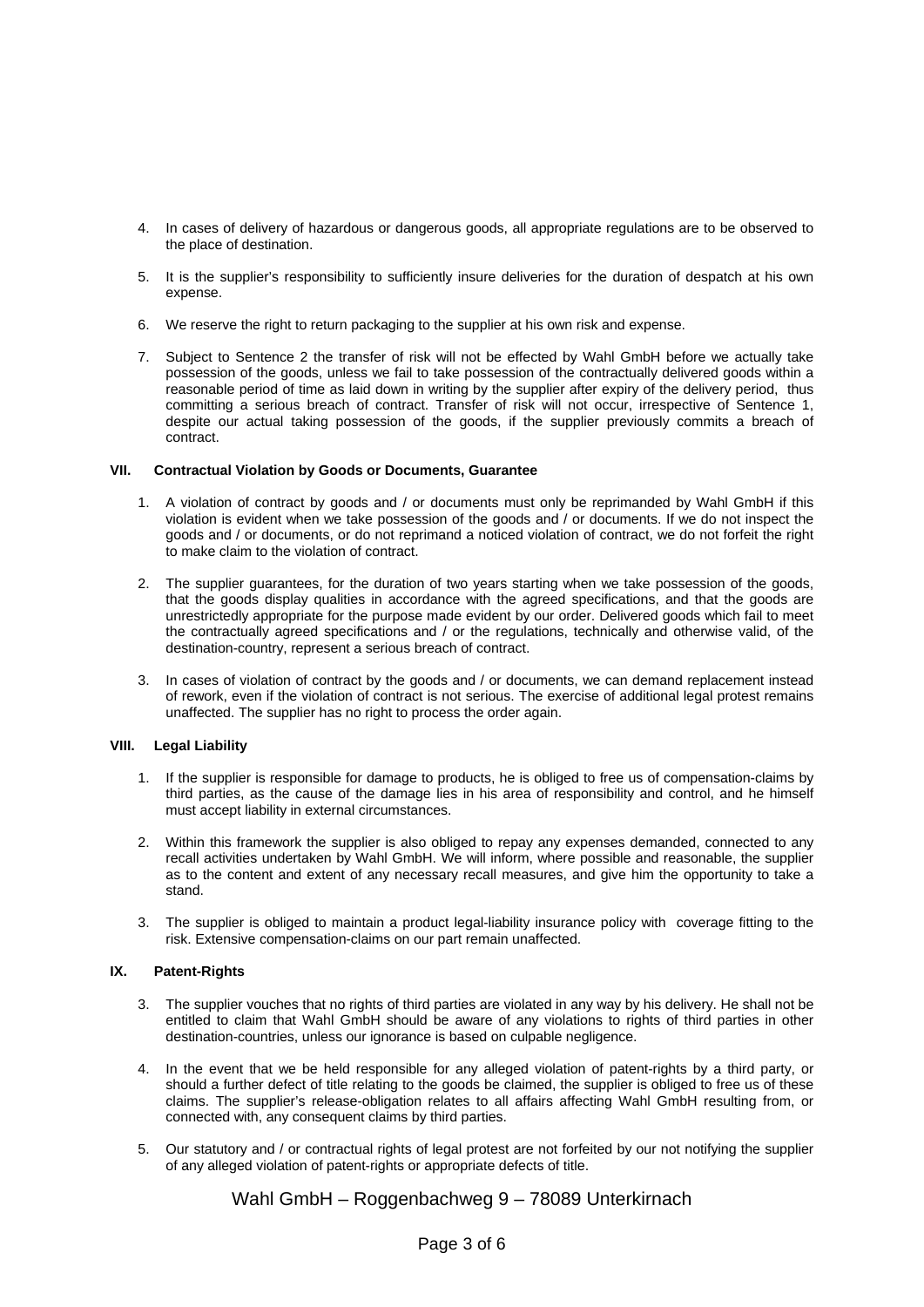## **X. Prevention of Completion, Legal Liability**

- 1. In the event that Wahl GmbH is not responsible for non-completion of one of our contractual obligations, because non-completion is due to an obstruction lying outside our area of influence, the supplier shall be entitled to neither demand compensation nor exercise any other form of legal protest.
- 2. Our liability for compensation is excluded unless it is at least based on culpable negligence or intention.

## **XI. Billing, Terms of Payment, Supplier's Inability to Pay**

- 1. Invoices are to be submitted in the quantity mentioned in our order, after every delivery or service. Invoices are to include any order-numbers and / or article-numbers and picking-numbers, along with the same details mentioned in Section VI Paragraph 2. Invoices are to be presented in the currency mentioned in our order. The course of the period of payment and the prompt-payment discount period shall be interrupted if the processing of the invoice runs into difficulty, due to missing data mentioned in Sentence 2.
- 2. Where no specific arrangement has been reached, payment is to be made within 14 days after receipt of goods and invoices with 3% prompt-payment discount off the invoice amount, or within 30 days after receipt of goods and invoices with no discount. If prompt-payment discount payments have been arranged, prompt-payment discount is to be granted for each individual payment, as long as they follow within the two-week period.
- 3. Type of payment will be determined by Wahl GmbH. Our providing each service within the arranged time-period in the correct location suffices for punctual payment, also with regard to entitlement to prompt-payment discount. Our plant in D-78098 Unterkirnach, Germany counts as this location.
- 4. Assignments to third parties by the supplier are only permitted with our written consent. Permission will not be denied without significant cause. If the assignment of an outstanding debt is effective due to legal regulations, even without our permission, we shall be nevertheless entitled to act against the previous claimant with relieving effect.
- 5. Compensation or settlement for the supplier, or the execution of right of withholding by the supplier, is admissible only in cases of entitlement which are recognised, unchallenged or based on careful consideration by Wahl GmbH, or which are legally-binding.
- 6. In the event of the supplier cancelling or temporarily blocking his payment, or as a result of the opening of insolvency-proceedings or similar, in which appropriate laws are effective on the supplier, we are entitled to declare the contract partly or fully null and void. Execution of further legal protest remains unaffected.

## **XII. Cancellation of Contract**

- 1. If the legal or contractual requirements for the declaration of cancellation of contract are met, the execution of this right is bound to no period of notification. This applies especially when the supplier, in cases of violation of contract by the goods and / or documents, announces the elimination of a flaw by rework, or asks us to inform him whether we accept this rework, to which we do not respond.
- 2. If we declare cancellation of contract, we shall be entitled, irrespective of other rights, to demand at least the difference between the contractual price and the price of coverage, or the difference between the contractual price and the market-value at the time of cancellation of contract as compensation. We shall be entitled, without prejudice to any other legal recourse we may have, to charge interest at a rate 8 percentage points above the principal refinancing interest rate of the European Central Bank.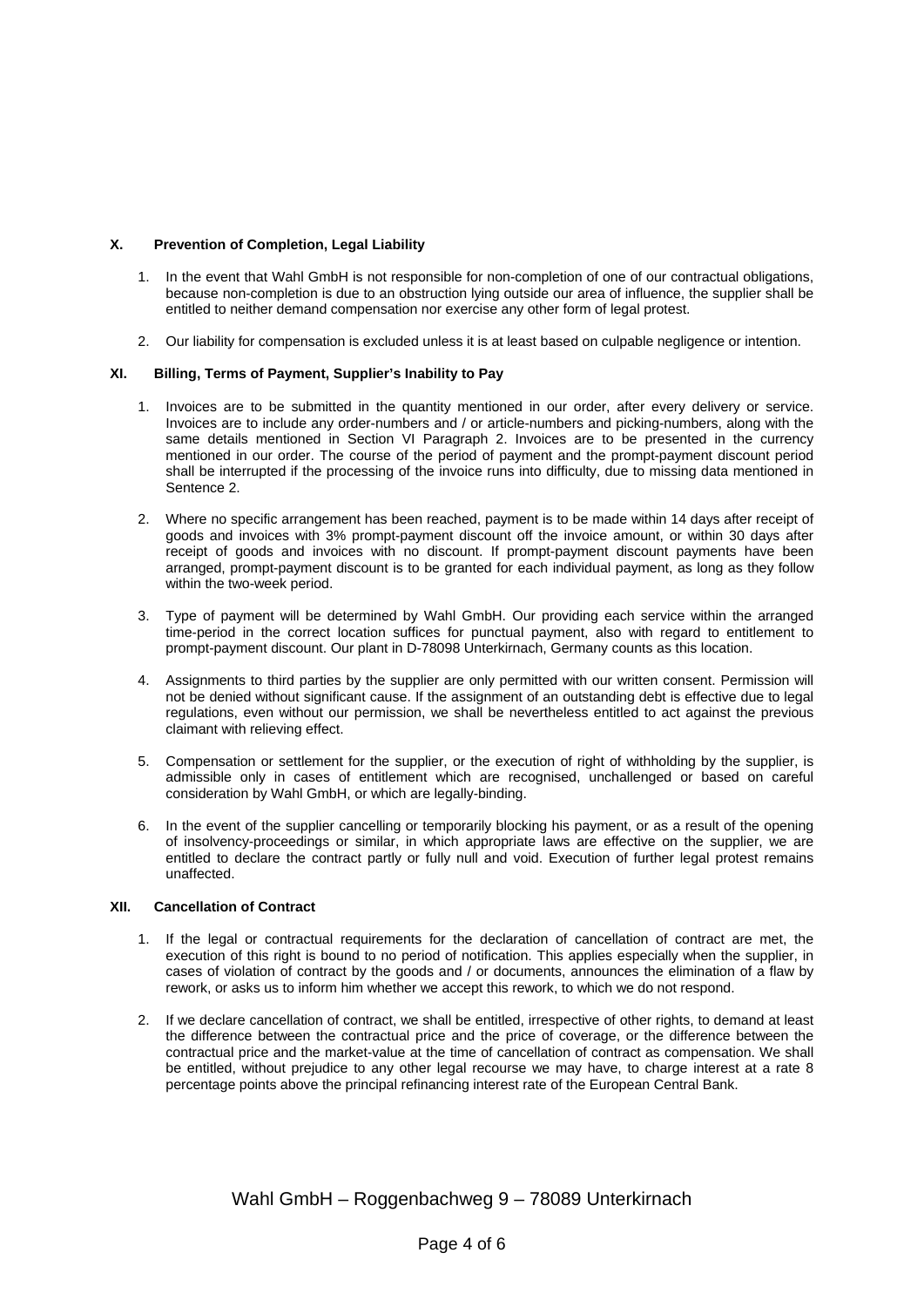## **XIII. Confidentiality, Production Documents and Components**

- 1. We reserve all rights ownership, production, and commercial patents on all production documents and components provided to the supplier (eg. models, samples, illustrations, calculations, drawings). The production documents and components are submittals according to §18 UWG. The production documents and components are only to be used to process the offer and to accomplish the ordered delivery: they are not to be made available to third parties without our consent.
- 2. The supplier may grant third parties neither access nor disposal of objects made available to him by Wahl GmbH without our written concert. The same applies to goods manufactured under our instructions; these goods may be made accessible to third parties neither in material form, nor as partly or fully completed products.
- 3. Both parties are furthermore obliged to treat all operating and commercial information of the contractual partner as confidential, including time after duration of the contract. This confidentiality-obligation does not apply to commonly known matters, and terminates when matters become public knowledge, unless violation of contract on the part of the supplier is the cause thereof.
- 4. All production documents and components supplied by Wahl GmbH can be recalled from the supplier at any time, if the state of the order being processed makes this feasible. Additionally, the supplier is obliged to surrender any duplicates he makes of the production documents and components. The same applies to any documents or components developed from the production documents and components. After completion of the order all documents and components mentioned in Sentences 1 and 2 are to be returned unsolicited to Wahl GmbH.

#### **XIV. Reservation of Ownership, Contracted Material, Tools**

- 1. A simple reservation of ownership on the part of the supplier over delivered goods shall be recognised by Wahl GmbH until full payment is made. We shall however be entitled to sell and / or process the goods in lawful business. The supplier shall not be entitled to claim the goods based on his reservation of ownership, or forbid their sale and / or processing, unless he exercises an applicable right of cancellation of contract. The declaration of cancellation of contract by the supplier shall only be effective in written form, and not before received by Wahl GmbH.
- 2. Any materials made available to the supplier by Wahl GmbH for the purpose of the contract remain property of Wahl GmbH. The supplier is obliged to take all necessary steps to maintain the reservation of ownership, or recognised equivalent security measures applicable in his country. He is in particular to store the provided materials, distinctly and separately as our property, sufficiently insured against fire, water, theft and catastrophe at his own cost, and to use them specifically and solely for their intended purpose. Violation of this obligation represents a serious breach of contract. We shall be entitled to demand the surrender of all provided materials, as soon as the materials are no longer required by the supplier for the completion of the contract.
- 3. All tools and devices provided with an order again become our possession on full payment, and are to be returned to us on demand after completion of the contract. The supplier is obliged to utilise these tools and devices solely for the manufacture of goods ordered by Wahl GmbH, and to insure them to full newvalue against fire, water, theft and catastrophe at his own cost. The supplier is furthermore obliged to punctually carry out any necessary maintenance and inspections at his own cost. Any disturbances are to be reported to us immediately; should the supplier culpably fail to do this, compensation claims are unaffected.